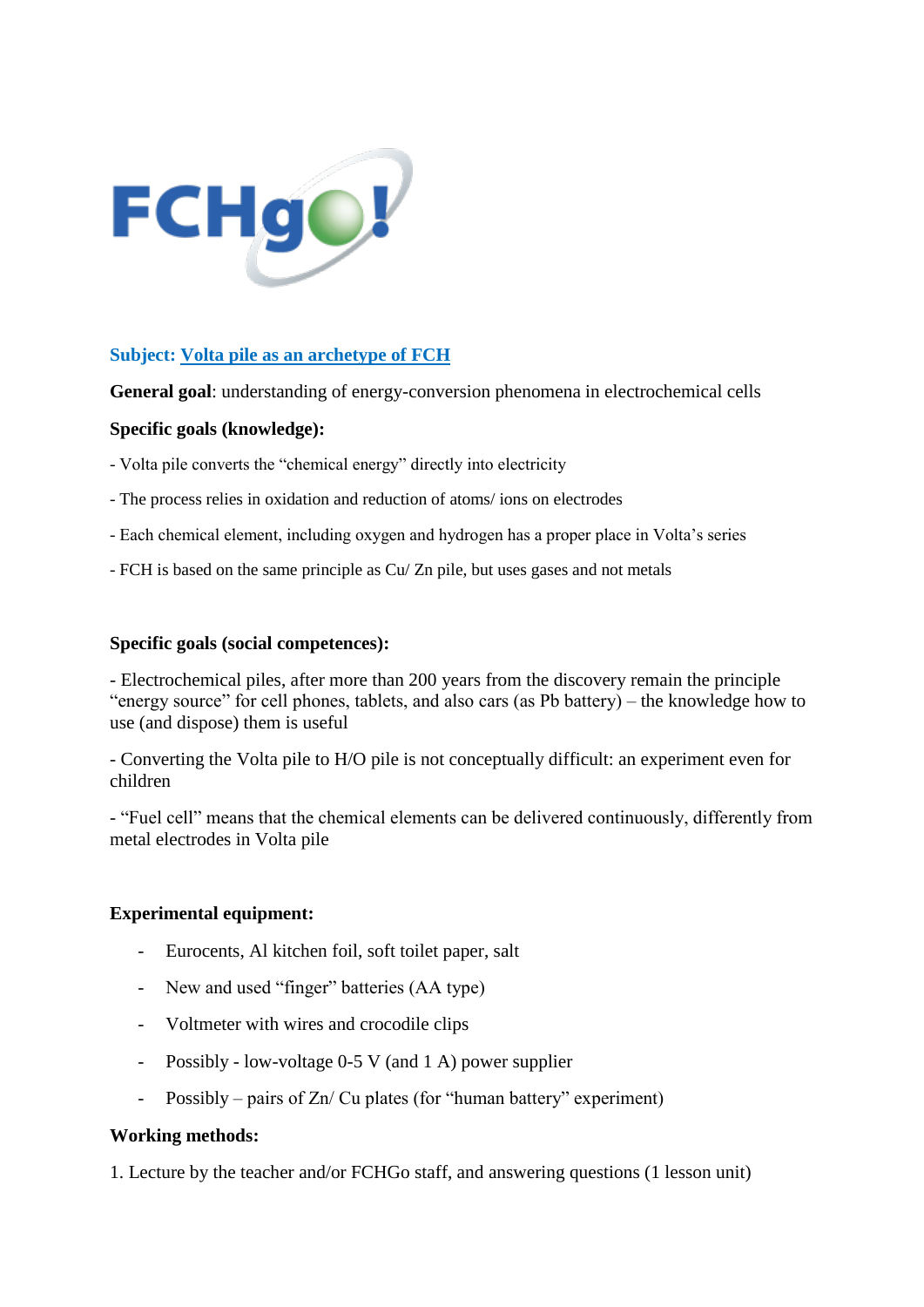- 2. Experiments with electrolysis and Volta piles (1/2 lesson)
- 3. Discussion with students and resumé (1/2 lesson)

## **Forms of work**

- panel lesson (45 minutes)
- hands-on activity and discussion (45 minutes)

# **Lesson scenario (2x45 minutes)**

| Teacher activity                                                                                                                                                                                                                                                                                                                      | Student activity                                                                                                                                                                           |  |
|---------------------------------------------------------------------------------------------------------------------------------------------------------------------------------------------------------------------------------------------------------------------------------------------------------------------------------------|--------------------------------------------------------------------------------------------------------------------------------------------------------------------------------------------|--|
| Introduction (10 minutes)                                                                                                                                                                                                                                                                                                             |                                                                                                                                                                                            |  |
| "Fuel cells are emerging technology, but<br>they were invented in 1839, during<br>experiments on the electrolysis of water.<br>And those experiments were possible<br>thanks to Volta's electrochemical pile."                                                                                                                        | In every cell-phone there is pile. Can you<br>read the voltage on the rear side?                                                                                                           |  |
| What do you know on "sources of<br>energy" in your cell phones? And<br>batteries in watches and clocks?<br>What types of "batteries" you<br>know?<br>Where, in opinion, the energy<br>"produced" in the battery come<br>from?                                                                                                         | - Students give examples<br>- "Free-hand" answers of students.                                                                                                                             |  |
| Main activity (35 minutes)                                                                                                                                                                                                                                                                                                            |                                                                                                                                                                                            |  |
| - Teacher shows presentation "Volta's<br>pile" [2] dealing with :<br>The historical path between<br>Galvani and Volta to define the<br>source of electricity in<br>experiments with Galvani frogs<br>First attempt of Volta to organize<br>$\bullet$<br>the "electricity sources" into<br>series, as an example of innovative<br>idea | Students make notes, and photos<br>(Daniell pile, Galvani experiments)<br>Students give examples of known<br>$\overline{\phantom{a}}$<br>types, shapes and applications of<br>Volta's pile |  |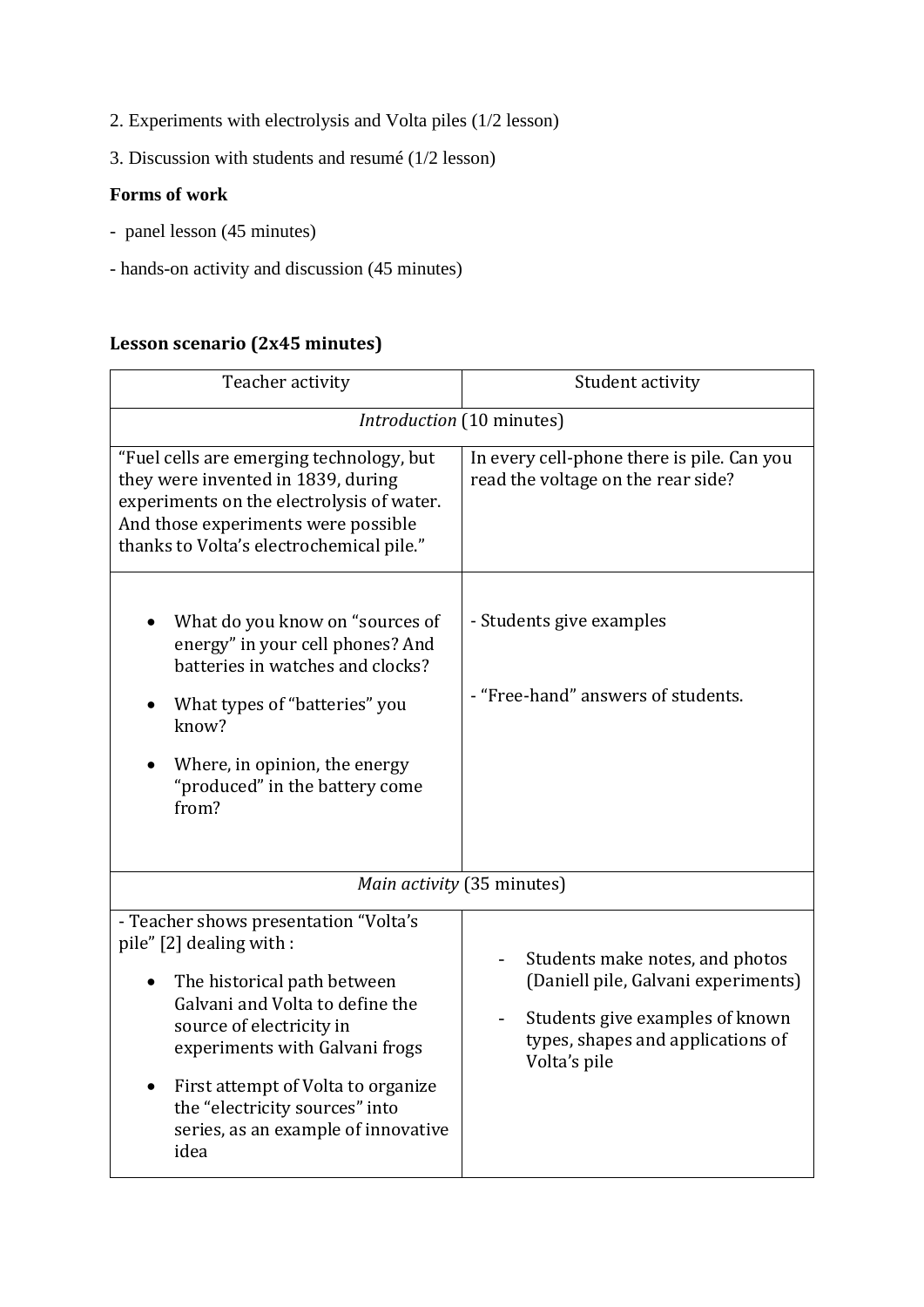| Details of functioning (elementary<br>$\bullet$<br>processes) of Zn/Cu pile<br>Daniell pile, with separated anode<br>and cathode regions, as a<br>prototype to semi-cells in FCH<br>Volta's electrochemical series of<br>elements, and the place of 0 and H<br>in it. The definition of the<br>"reference electrode" - that<br>resembles much the anode in FCH,                                                                                                                                                                                                          |                                                                                                                                                                                                                                                                                                                                                                                                                                                            |  |
|--------------------------------------------------------------------------------------------------------------------------------------------------------------------------------------------------------------------------------------------------------------------------------------------------------------------------------------------------------------------------------------------------------------------------------------------------------------------------------------------------------------------------------------------------------------------------|------------------------------------------------------------------------------------------------------------------------------------------------------------------------------------------------------------------------------------------------------------------------------------------------------------------------------------------------------------------------------------------------------------------------------------------------------------|--|
| Break (10 minutes) - possible observing the equipment                                                                                                                                                                                                                                                                                                                                                                                                                                                                                                                    |                                                                                                                                                                                                                                                                                                                                                                                                                                                            |  |
|                                                                                                                                                                                                                                                                                                                                                                                                                                                                                                                                                                          |                                                                                                                                                                                                                                                                                                                                                                                                                                                            |  |
| Laboratory activity (25 minutes)                                                                                                                                                                                                                                                                                                                                                                                                                                                                                                                                         |                                                                                                                                                                                                                                                                                                                                                                                                                                                            |  |
| -Simple hands-on experiment with Volta<br>piles<br>- "Human battery": "Lick carefully your<br>left palm then keep the red (Cu) plate, do<br>not tocuh the wire; now lick the right<br>palm and keep the grey (Zn)." The circuit<br>is closed by a voltmeter (see Thesaurus<br>file).<br>"If you invite these five girls to a party<br>you can run the cell phone with the<br>battery!"<br>Analyze what potential is produced by a<br>single pair, and what should be produced<br>according to the Volta's series. Identical<br>limitations regard the efficiency of FCH. | 1) wrap half of the 5 eurocent coin with<br>Al foil and put it on the tip of your tongue:<br>you have repeated the way in which Volta<br>measured "voltage" without a volt-meter.<br>2) make a pile of Fe / Cu plates, with<br>every second pair separated by a piece of<br>paper wetted with brine (salty water) -<br>measure the voltage with a voltmeter vs<br>the number of pairs; identify the positive<br>and negative pole; refer to Volta's series |  |
| - work in pairs: "measure Volta's<br>potentials between different metallic<br>objects (like an Al pencil-sharpener and<br>its blade, and so on. (10 minutes)                                                                                                                                                                                                                                                                                                                                                                                                             | - students discuss and compare their<br>observations                                                                                                                                                                                                                                                                                                                                                                                                       |  |
|                                                                                                                                                                                                                                                                                                                                                                                                                                                                                                                                                                          |                                                                                                                                                                                                                                                                                                                                                                                                                                                            |  |